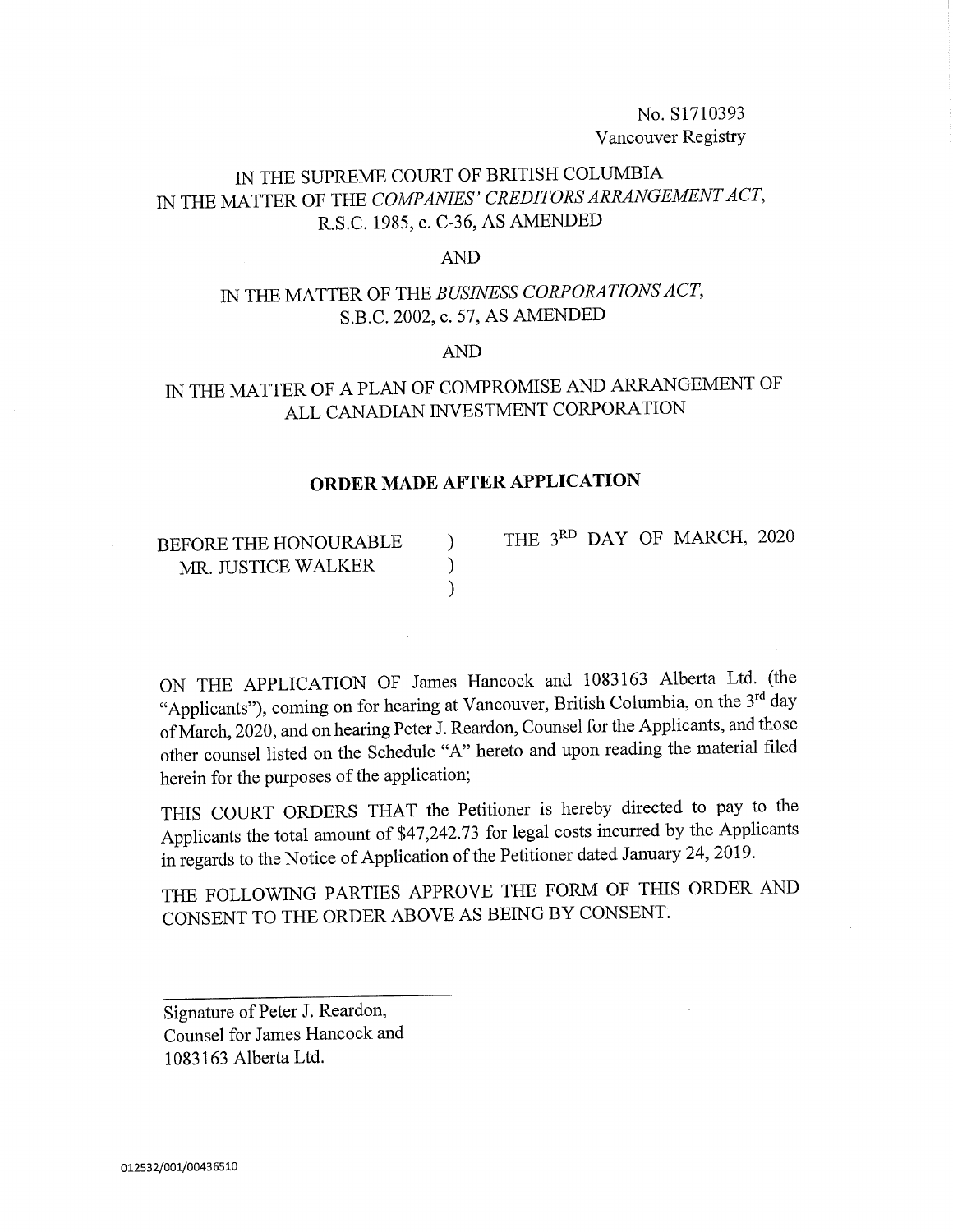Signature of Jeremy D. West Counsel for the Petitioner

Signature of Douglas B. Hyndman Counsel for the Monitor, McEown & Associates Ltd.

Signature of John D. Whyte Counsel for those Preferred Shareholders of All Canadian Investment Corporation (the "Company") who requested the redemption of their shares in the Company at a time when reasonable grounds did not exist to believe that the Company was insolvent at the time of the request or that honouring the request would cause the Company to become insolvent

By the Court.

Registrar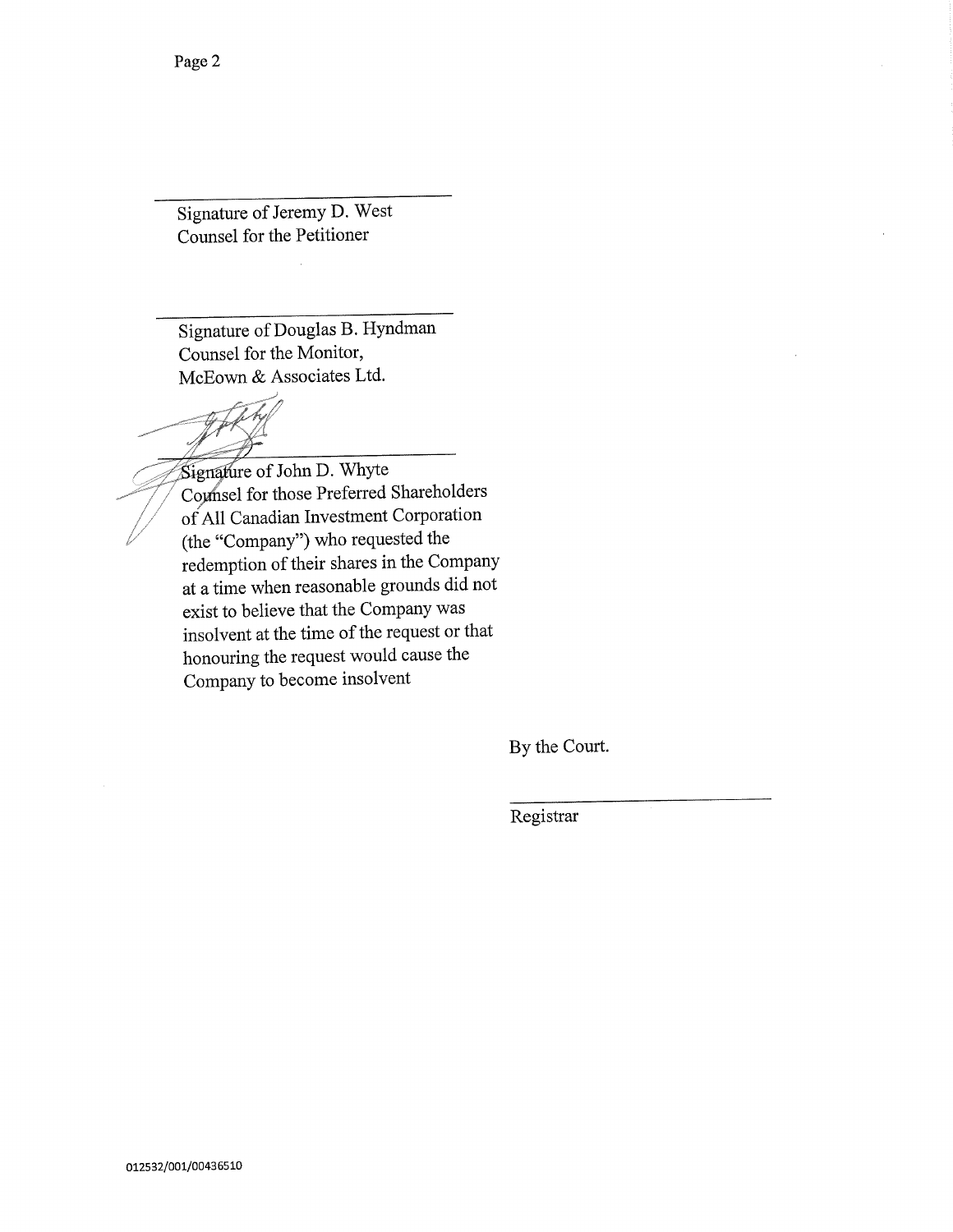#### SCHEDULE 'A'

| Counsel List       |                                                                                                                                                                                                                                                                                                                                                                                       |
|--------------------|---------------------------------------------------------------------------------------------------------------------------------------------------------------------------------------------------------------------------------------------------------------------------------------------------------------------------------------------------------------------------------------|
| Name               | <b>Party Represented</b>                                                                                                                                                                                                                                                                                                                                                              |
| Peter J. Reardon   | Counsel for James Hancock and<br>1083163 Alberta Ltd.                                                                                                                                                                                                                                                                                                                                 |
| Jeremy D. West     | Counsel for the Petitioner                                                                                                                                                                                                                                                                                                                                                            |
| Douglas B. Hyndman | Counsel for the Monitor, McEown &<br>Associates Ltd.                                                                                                                                                                                                                                                                                                                                  |
| John D. Whyte      | Counsel for those Preferred Shareholders<br>of All Canadian Investment Corporation<br>(the "Company") who requested the<br>redemption of their shares in the<br>Company at a time when reasonable<br>grounds did not exist to believe that the<br>Company was insolvent at the time of the<br>request or that honouring the request<br>would cause the Company to become<br>insolvent |